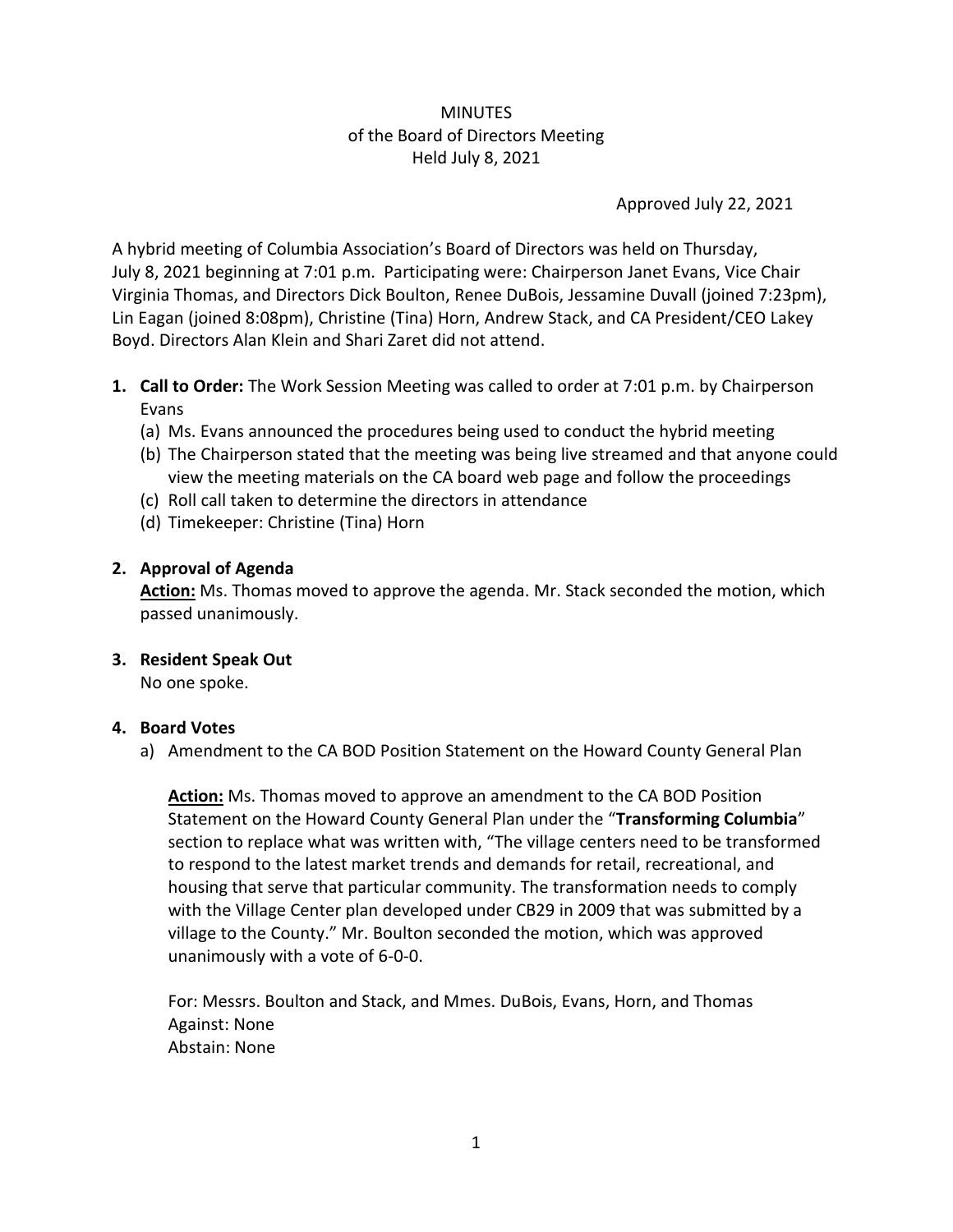b) CA BOD Position Statement on the Howard County General Plan with amendment

**Action:** Ms. Thomas moved to approve the entire statement as amended. Ms. DuBois seconded the motion, which was approved unanimously with a vote of 6-0-0.

For: Messrs. Boulton and Stack, and Mmes. DuBois, Evans, Horn, and Thomas Against: None Abstain: None

#### **5. Topics for Discussion**

- a) Proposed Budget Schedule for FY 2023 Ms. Boyd and Ms. Krabbe explained origin and intent of the new budget schedule and process
	- Board members asked about community engagement methods for budget process and were encouraged to go back to villages and prepare them for changes in budget process
- b) Presentation on the Participation of Women, Minority and Disabled-Owned Businesses in CA's Purchasing Process
	- Mr. O'Malley provided a report on the status of CA's Minority Business Enterprise Program.

## c) Villages Financials Cap

Ms. Krabbe and Ms. Tuma presented a report about financial status of villages and recommendations in preparation for upcoming board vote.

- Conversation focused on village managers' reactions to recommendations, village managers' needs, and re-start costs.
- Suggestion that board look at and evaluate annual benefits CA provides to villages.
- d) Review of Proposed President/CEO Ratings Scale, Process and Goals Ms. Evans submitted a draft of President/CEO evaluation process for Board comments and questions.
	- Board members suggested that some evaluation categories be combined.
	- Ms. Evans encouraged board members to submit any recommended changes.
- e) Capital Projects and Open Space Updates presented by Dennis Mattey
	- Mr. Mattey presented the update.
	- A walk-through of property in River Hill will be scheduled by Mr. Mattey, and will include Watershed Division staff.

#### **6. Questions only topics**

- a) Board Priority Review Chairperson Evans submitted and presented a report.
- b) President's Remarks President/CEO Boyd shared more details about increasing community engagement.